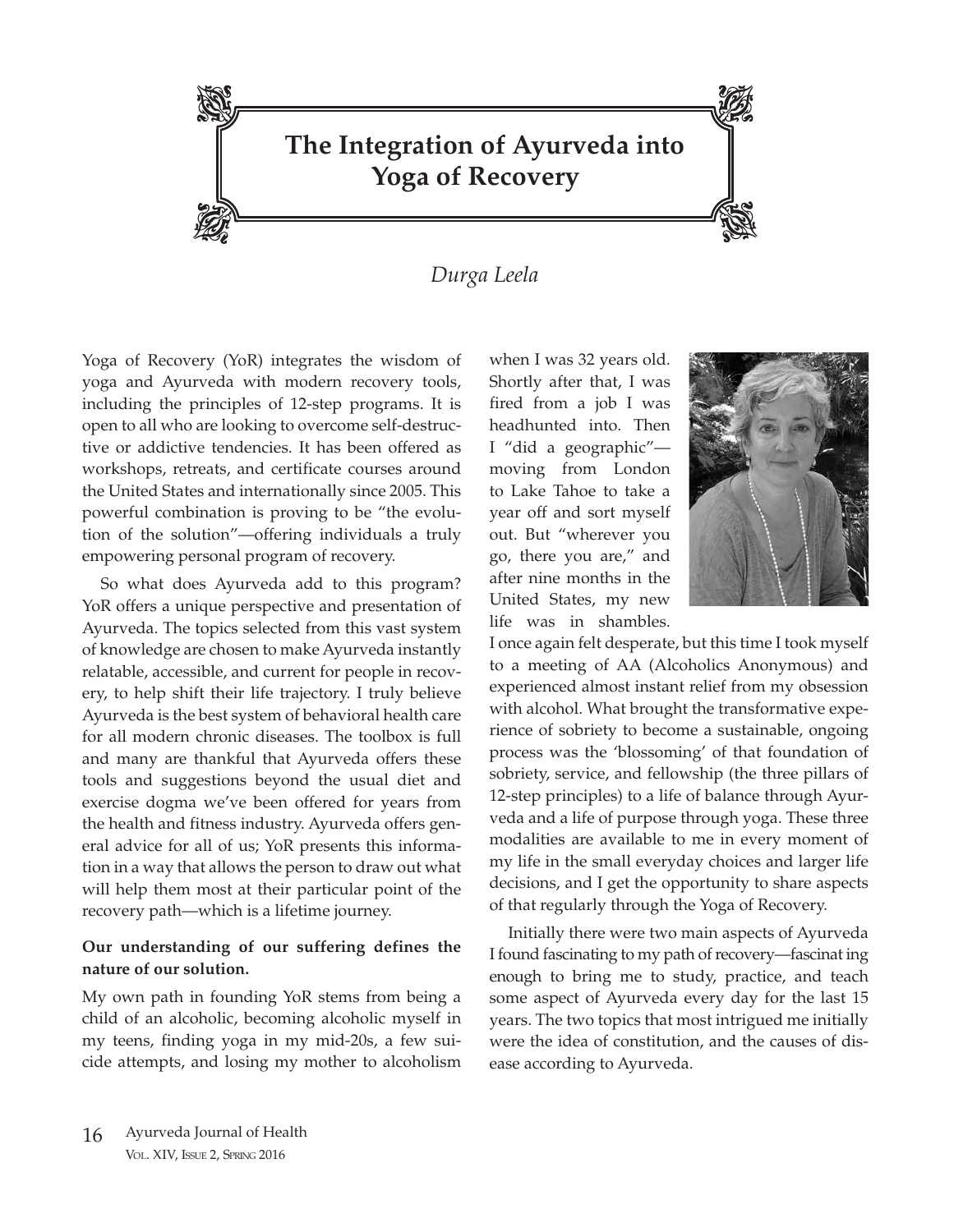Ayurveda is a humanistic and person-centered medicine. Allopathy is a disease-based medicine model that struggles to find an adequate, comprehensive description of the addiction problem. Addiction is a "significant social plague" that takes many forms in our modern-day society. It is bio-pscyhosocial-emotional-cultural-economic-political, etc.

It is a disease of spirit, mind, and body and for that we need an understanding of ourselves at each of these levels and also an understanding of the disease at each aspect of our being so we can live the solution.

In my experience, in early recovery I often struggled with my emotional reactions and lack of energy. I also lacked a sufficient sense of self, so I constantly compared myself with others around me. The 12 Steps talk about our habit of comparing your insides to others' outsides—I understood that and it helped a lot but I just did not understand my own system very well—it was in need of repair. I was attempting to feel better by implementing diet and exercise principles offered by the "experts"—the "one size fits all" school of wellness, and most did not suit me at all. I always felt I was "lacking in something," that I could just not commit or sustain as well as others so I could not be as energetic or happy as they seemed to be.

I resonated with the idea of constitution immediately, and could easily relate to the apparent differences I saw in both the physical structures and mindsets of the friends around me. It very quickly allowed me to release self-judgment and come to self-acceptance. It resolved many of my "shoulds"—I should be less angry, I should be more energetic, I should be more successful etc. Also, it helped me release judgment around others—they should be more considerate, they should not start things and not finish them, they should be less dramatic, etc. I also saw how my compatibility with others was sometimes drawn from their constitutional proclivities balancing out my own, and how my difficulty with some personalities were a clash of those tendencies. "Like increases Like" is the basis of Ayurvedic medicine. I felt this at the level of relationships, especially in rooms filled with people suffering from the "character defects" that underlie all addictions—the one that is most ubiquitous being our tendency toward codependency—our ability to see in the other what is wrong but not be able to see or deal with it in ourselves.

The fact that Ayurveda offered solutions for every aspect of this relational problem with self and others was miraculous to me. I love how Claudia Welch recently stated the Ayurvedic principle of "opposites

## **AA Steps**

- 1. We admitted we were powerless over alcohol-that our lives had become unmanageable.
- 2. Came to believe that a Power greater than ourselves could restore us to sanity.
- 3. Made a decision to turn our will and our lives over to the care of God as we understood Him.
- 4. Made a searching and fearless moral inventory of ourselves.
- 5. Admitted to God, to ourselves and to another human being the exact nature of our wrongs.
- 6. Were entirely ready to have God remove all these defects of character.
- 7. Humbly asked Him to remove our shortcomings.
- 8. Made a list of all persons we had harmed, and became willing to make amends to them all.
- 9. Made direct amends to such people wherever possible, except when to do so would injure them or others.
- 10. Continued to take personal inventory and when we were wrong promptly admitted it.
- 11. Sought through prayer and meditation to improve our conscious contact with God as we understood Him, praying only for knowledge of His will for us and the power to carry that out.
- 12. Having had a spiritual awakening as the result of these steps, we tried to carry this message to alcoholics and to practice these principles in all our affairs.

Reprinted from the book *Alcoholics Anonymous* (The Big Book) with permission of A.A. World Services, Inc.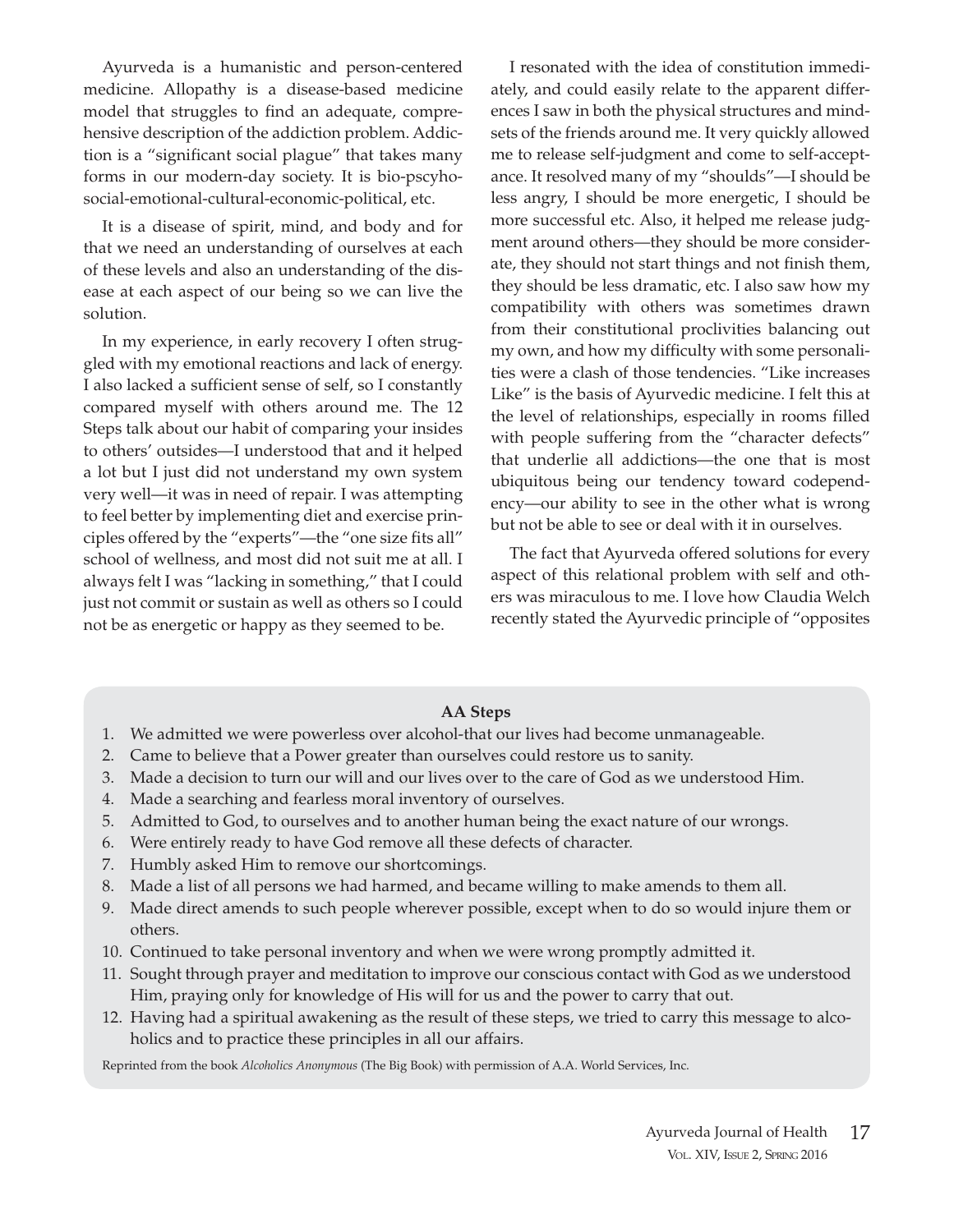## **"With Ayurveda it feels like I've come home": Rachael, 8 years in recovery from alcoholism through the 12 Steps:**

I asked Rachael: *what are you looking for from Ayurveda? How did you think it could help you? What most appeals to you?*

Her answer covers many aspects of how she has experienced not just her addiction, but also her habits in recovery. She is seeking "the middle way" of Ayurveda, which is sensible to her. In YoR we teach how we can be sense-able in our recovery! She has experienced her nature as extreme—both in addiction and recovery. Her driving internal message was "more, more, more." One definition we use for addiction in YoR is "when more is never enough." Rachael was interested in eastern philosophy (yoga and mindfulness) even during her addicted behaviors. Her belief is that when she adds these tools to her 12-step recovery principles, she has the perfect tools. Yoga and meditation help her find the inner consciousness and deepen her connection with her higher power. This is a fundamental relapse prevention suggestion of the 12 Steps—daily inventory, prayer and meditation, and service being the lynchpins of long-term recovery given in the "maintenance steps of 10, 11, and 12." In YoR we teach how these really establish Sattva in our life, the stabilizing force that allows us to build resilience against triggers for relapse. At 8 years sober, Rachael tells of both her own and others' (both recovering people and the general population) being somewhat "manic" in their self-care regimens—whether it be running, going to the gym, or becoming obsessed and strict with the latest fad diet. In the rooms of her 12-step groups she's encountered extreme people (one of the terms is "Big Book Thumpers"). With so many people exampling "extreme" behavior around her, she was easily influenced to feel this was the way to tackle her new life in recovery too. However, this can only end in exhaustion as seen from the definition of addiction given by David Frawley: "Addictions are a form of mental disorder. They occur from too much tamas or inertia in the mind. Often caused by excess rajas or mental disturbance, which is compensated for by providing an artificial calm."

Rachel says, "I had tried almost everything, then I came across Ayurveda while on vacation in Bali. It calmed me and it was simple. Ayurveda tells me not to be extreme. I can relax and trust myself, obey the odd food craving and not hold myself to such an enforced and rigid diet and exercise routine. If I really want some chocolate or pizza, then I just have it, in moderation; better that than to obsess about it for the next few hours. I feel it harps back to traditional ways—our old style of living where you've got your food and herbal medicines and what you do when you get up in the morning—you do it and you leave it there, and go about your day without obsessing about every detail. It's been an amazing circular thing for me; it's taken me back to the comfort of home cooked food, things that used to pacify me as a child. **With Ayurveda it feels like I've come home.** I keep it simple—my attitude to life, my spirituality, my general health. I have a routine, I get up and pray and make my bed, oil my skin, meditate then shower, etc. Ayurveda offers me a natural way of living, a comfortable routine. It's brilliant because it is moderate which is the best mantra for a person in recovery—**"moderate not manic"**—now I can more easily see when I am moving toward old behaviors, doing things to the extreme, and I can also see it others and choose my company and advice from people who live a more moderate life!"

reduce" to a profound healing statement of "**treat complex with simplicity**." So many areas of my life were out of balance and Ayurvedic medicine gave me a simple, cumulative solution encapsulated in one of the words for health, "svastha"—to be established in the self. For this I turned my attention within to gauge my own reaction to my lifestyle choices rather than blindly following more "good advice" from the "experts." I learned more about myself in just a few months than I had in the previous 30+ years and, like Rachael, I recognized my own inherent wisdom and experience as trustworthy guides on my recovery path. Knowledge of my constitution helped me identify my own "stress-signature" and what paci-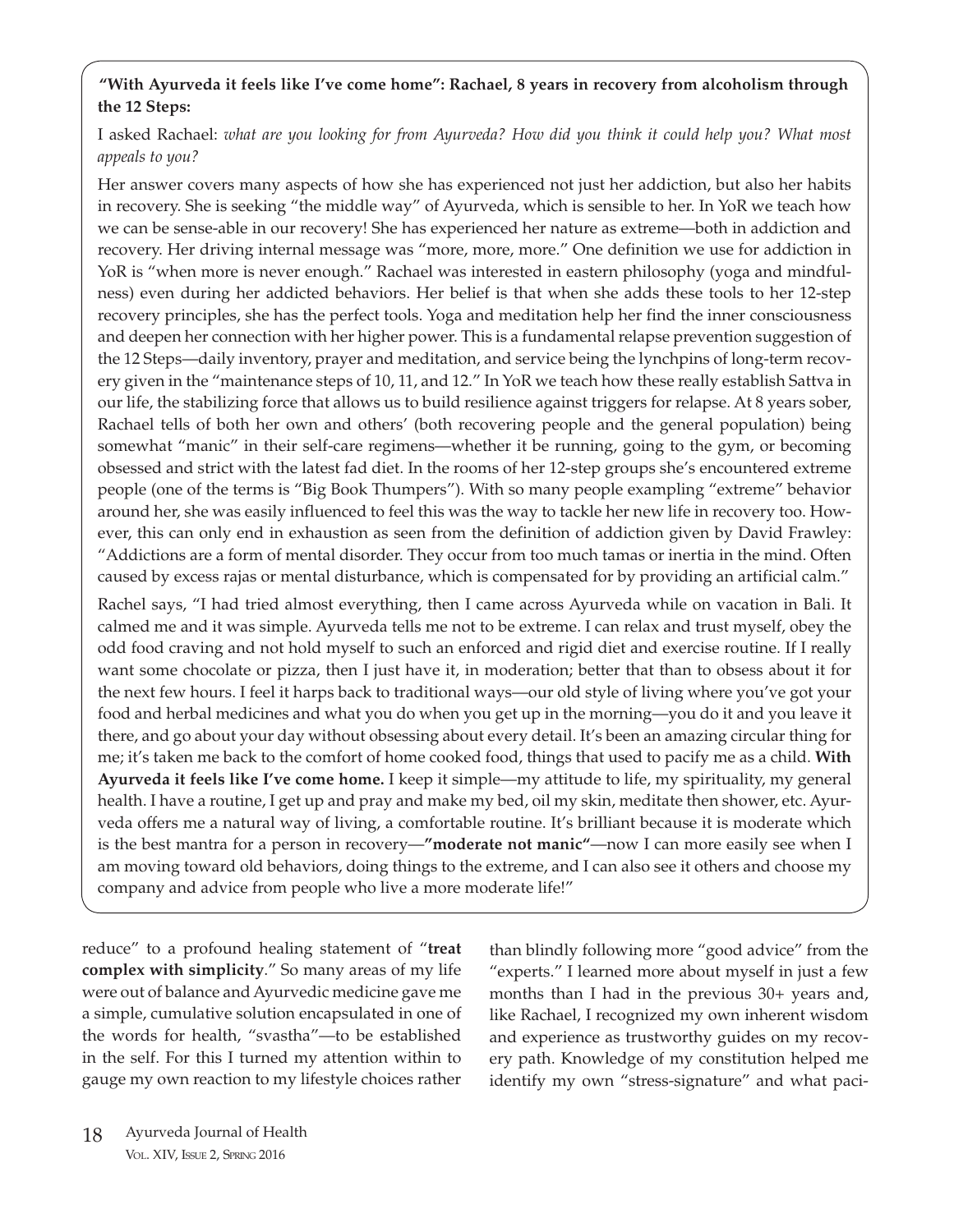

fied and aggravated that within me. I was becoming able to care for myself—balancing the life force within me through understanding simple qualities of dry/moist, heavy/light, mobile/stable, and cold/ hot. I smile as I share this profound simplicity that health is elemental! We are all spirit embodied in an

| Ayurveda three-fold         | The Big Book of AA            |  |
|-----------------------------|-------------------------------|--|
| cause of disease            | describes the problem of      |  |
|                             | alcoholism as                 |  |
| 1. Misuse of the senses:    | 1. A manifestation of an      |  |
|                             | allergy which brings on the   |  |
|                             | phenomenon of craving;        |  |
| 2. Misuse of the Intellect/ | 2. Problem of mental control; |  |
| Crimes against wisdom;      | Most powerful desire to stop  |  |
|                             | drinking is of absolutely no  |  |
|                             | avail; Control-obsession;     |  |
|                             | Strangely insane;             |  |
| 3. Decay due to time        | 3. A progressive illness      |  |

elemental outfit—I can accept and work with the diversity of spirit coming through air, fire, or water types – seeing the similarities and honoring the differences allowing me to live and let live.

The Ayurvedic view of disease then allowed me to move further into my solution. In the 12 Steps, addiction is described as a spiritual malady; Ayurveda describes all disease as "forgetting our true nature is spirit." Dominated by the ego (sense of separateness and individuality), we live our lives as sensory beings. In the pursuit of pleasure through the senses we tend to overindulge. In yoga this is described as our spiritual ignorance.

This was very interesting to me as it fit with what I'd been told in AA—that addiction was a "spiritual malady" and that I was "spiritually sick." I had never considered that prospect/explanation before entering AA. Until then I just thought I was weak and lacked willpower; the more efforts I made to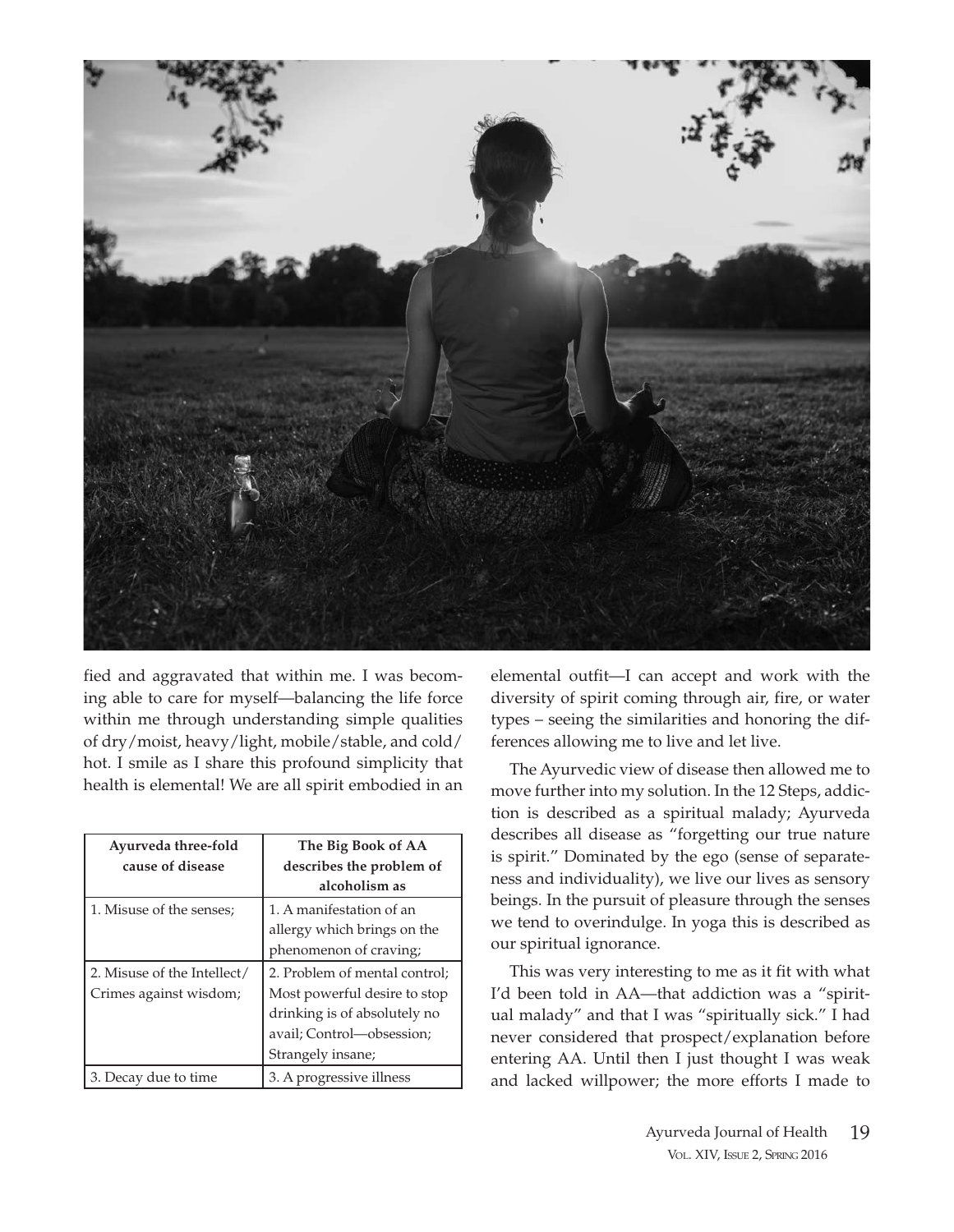stop drinking, the more I felt an utter failure, never being able to manage what I set out to do.

From there Ayurveda recognizes a three-fold cause and as soon as this was described to me I clearly recognized how this correlated with the definition of addiction from the Big Book of Alcoholics Anonymous:

When I learned this I knew I had found what I had been looking for. The cause was spiritual, mental, and physical and the effects worsened over time. This was how I had experienced all the suffering of addiction, both in myself and in others around me. It was very clear to me that this was what I and many addicts needed, a holistic system of medicine based in consciousness to treat the root cause of addictions. **Our understanding of our suffering defines the nature of our solution.** When I was 18 months sober, allopathic medical professionals offered me antidepressants for their diagnosis of clinical depression. I tried that but it did not match my understanding of the problem. Through YoR I guide people to undertake their own creative self-inquiry. Who they are, what spirituality is, how to care for themselves, and how to come

together in satsang (company of the wise/truth seekers/community) for ongoing mutual support.

YoR works with people who have sex addiction, eating disorders, codependents with no substance abuse, and others where substance abuse is present but it is not the primary presenting issue. I work with people 16–84 years old; those who are members of 12-step programs and those who are not. We offer help to those who want to come off the pharmaceuticals they have been prescribed but find they are now dependent on them. The program is also open to anyone who wants to learn lifestyle and stress management skills. It has also been recognized as a key component from people recovering from cancer.

The program is an integration of the philosophy of yoga and the physical yoga practices—hatha yoga, yoga nidra, restorative yoga, and pranayama. We also utilize the psychology of yoga and Ayurveda, using the model of the gunas: sattva, rajas, and tamas. We talk about the roots of the addictive behaviors: the main causative factor is the ego, the idea of having disconnection from spirit, disconnection from the life

**Dr Harikrishnan, Medical Director of Vaidyagram Ayurvedic Clinic in Coimbatore, India**, states that: "Addiction arises when we lose the purpose of our life. In vedic literature we are told we only get a human birth after several thousand other lives. The purpose of the human life is to evolve, to go to the further level. When you have a bigger purpose, this guides you better in how to live each day. The four goals of life: Dharma, Artha, Kama, and Moksha indicate the larger purpose that we hold to. These life goals help steady us when we encounter weakness in our mind and emotional problems. Overall the remedy for de-addiction is to increase Sattva. The gunas Rajas and Tamas are the causal factors in addictive behaviors. Ayurvedic lifestyle is key to de-addiction as it contributes to a Sattvic state of mind. We come to balance daily through remembrance of purpose, healthy diet choices combined with daily routines for self-care."

In response to the question: *"If you are currently using in your addiction how do you get out?"* Dr. Harikrishnan replies: "We recommend cleansing the body through Pancha Karma-this eliminates the toxins and also allows you a break from the circumstances-time away to cleanse and calm down, introduce new practices, change your lifestyle and feel the effects of the new habits. It takes three months for food to go to the seventh tissuewithin three months our body is completely changed, hence it is ideal to spend a minimum of six weeks to three months in a staged recovery process." YoR offers Ayurvedic pancha karma retreats in India. The first stage is the deep cleanse; the second stage is learning both the principles and tools of Yoga and Ayurveda to help us make better decisions; and the third stage gives time to offer service to others-the best way to get out of self. This increases confidence and self-esteem and allows us to share the gifts of our recovery with others. We then go back to live our lives knowing that we have a purpose, feeling more calm, stronger, knowing our capacity, pacifying Vata by eating properly and applying oil daily. For those who choose to take the 12 Steps as part of their recovery path this can be summarized as participating in Step 3-participating in the care offered to us from our Higher Power.